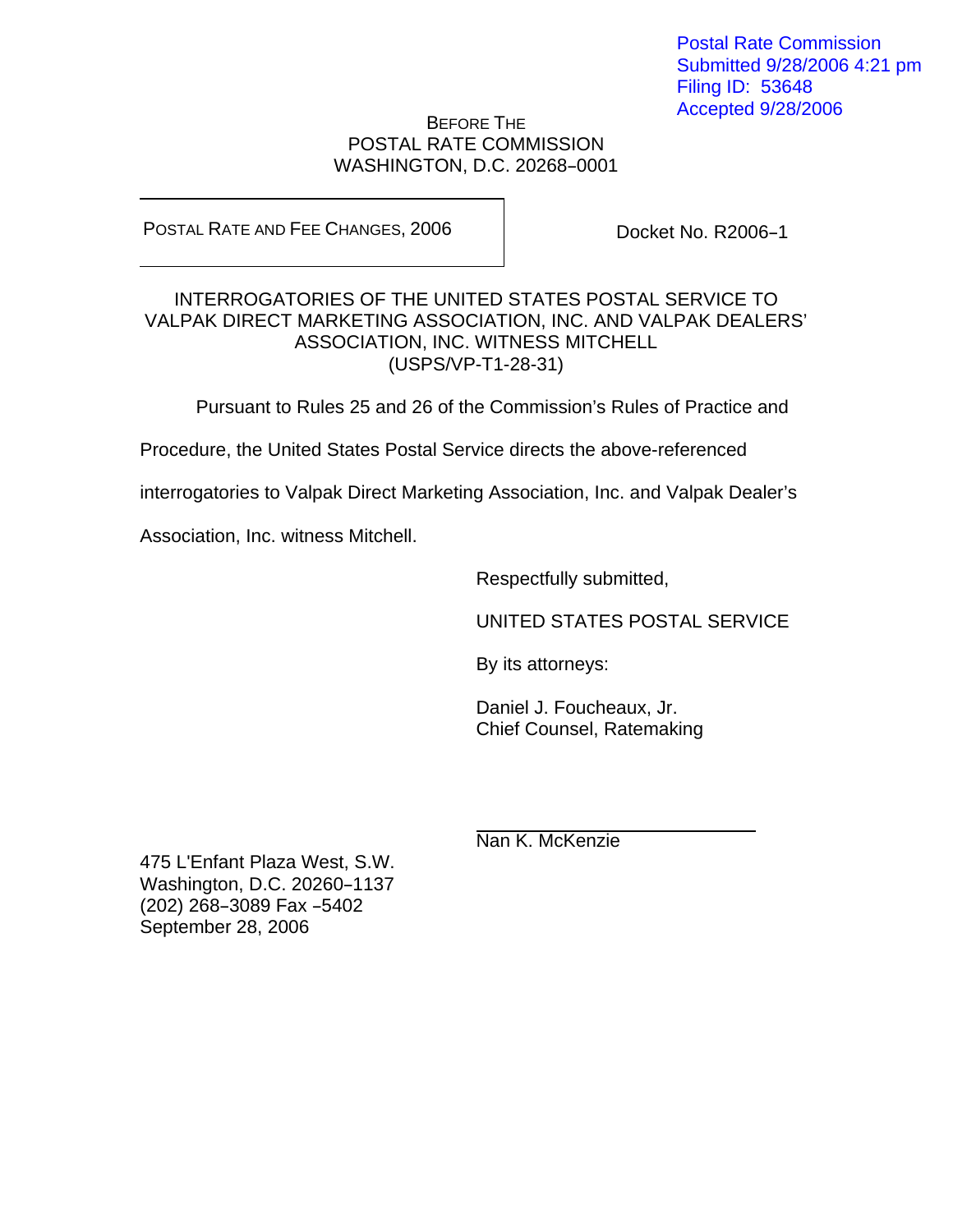**USPS/VP-T1-28** Please refer page 97 of your testimony where you discuss your proposed cost coverages and rate increases for Standard Mail.

- (a) Please confirm that your proposed rate increase for Standard Mail Regular is 17.6 percent, approximately 6.8 percentage points higher than the Postal Service's proposed rate increase for Standard Mail Regular and your proposed rate decrease for ECR is 8.5 percent, approximately 16.3 percentage points lower than the Postal Service's proposed rate change for ECR.
- (b) Please confirm that your testimony proposes no changes to cost coverages or rates proposed by the Postal Service for mail subclasses outside of Standard Mail.
- (c) Please confirm that under your proposals Standard Mail Regular and Nonprofit Regular will generate \$18.6 billion in revenue in the test year, and Standard Mail ECR and Nonprofit ECR will generate \$5.7 billion in revenue, for a total Standard Mail revenue of \$24.2 billion, and that this total revenue is approximately 30 percent of the Postal Service's revenue requirement in the test year.
- (d) Please state whether you considered how your proposed Standard Mail pricing should affect the pricing of mail classes and subclasses outside of Standard Mail, giving particular attention to First-Class Mail in your response.
- (e) If your response to part (d) is that there should be no impact on prices outside of Standard Mail, please explain your rationale fully.
- (f) If your response to part (d) is that there should be an impact, please explain why you did not propose alternate cost coverages and rate designs for other mail classes and subclasses, giving particular attention to First-Class Mail in your response.

**USPS/VP-T1-29** Please confirm that your testimony and workpapers do not estimate the impacts of your pricing proposals on Standard Mail volumes or test year after rates revenues.

**USPS/VP-T1-30** Please refer page Charts 1 and 2 in your testimony where you show the percentage rate increases you are proposing for mailers of Standard Mail Regular and Nonprofit Regular flats.

- (a) Is it your view that at their current rates, Standard Mail Regular and Nonprofit Regular cover their volume variable costs? Please explain in detail any failure to confirm that these pieces cover their costs.
- (b) Please confirm that your proposals would require some commercial mailers of minimum-per-piece-rated flats to experience rate increases exceeding 50 percent?